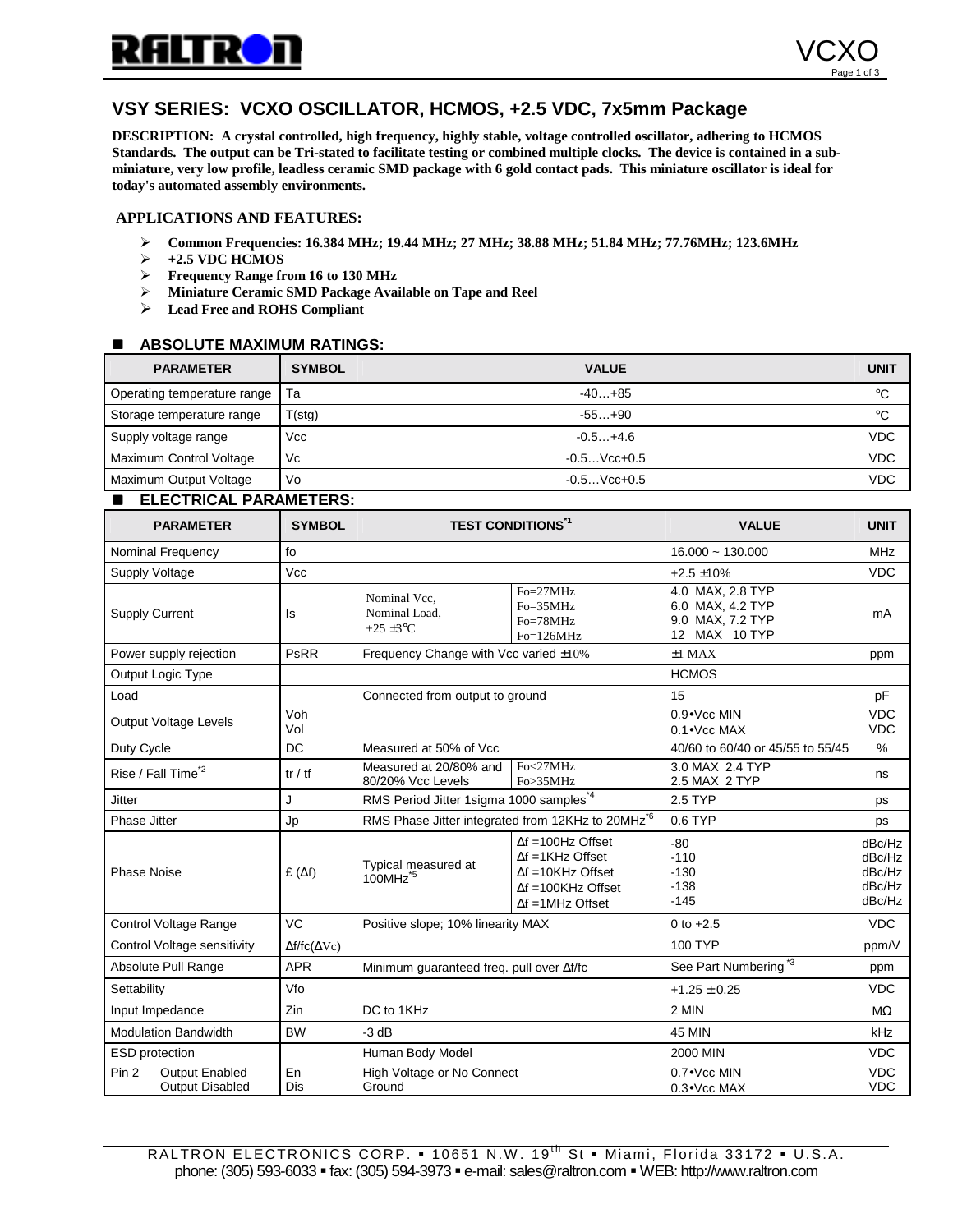



\*1 Test Conditions Unless Stated Otherwise: Nominal Vcc, Nominal Load, +25 ±3°C

\*2 Frequency Dependent

\*3 Not All APR's Available With All Temperature Ranges—Consult Factory For Availability \* 4 Measured with Wavecrest SIA-3000A no filtering \* 5 Measured with Agilent 5500

6 Calculated from Agilent 5500 phase noise measurements

#### $\blacksquare$  **PART NUMBERING SYSTEM:**

| <b>SERIES</b>                     | <b>SYMMETRY</b>                          | <b>TEMPERATURE</b><br>RANGE (°C)                 | <b>APR</b><br>(ppm)             | <b>FREQUENCY</b><br>(MHz) |
|-----------------------------------|------------------------------------------|--------------------------------------------------|---------------------------------|---------------------------|
| VSY: VCXO<br>with HCMOS<br>Output | A: 40/60 to 60/40%<br>T: 45/55 to 55/45% | R: 0+50<br>$S: 0+70$<br>U: -20+70<br>$V: -40+85$ | $F: \pm 32$ ppm<br>H: $±50$ ppm | 16.000130.000             |

# **EXAMPLE: VSYASH-38.880**

VCXO Oscillator, 7x5mm Package, +2.5 VDC Supply Voltage, HCMOS Output, 40/60% Symmetry, 0…+70°C Operating Temperature Range, ±50 ppm APR, 38.880 MHz, Enable High on Pin 2 Consult the factory for any custom requirements.

## $\blacksquare$  MECHANICAL PARAMETERS:



## **\*0.01**µ**F external by-pass filter is recommended as shown on solder pattern**